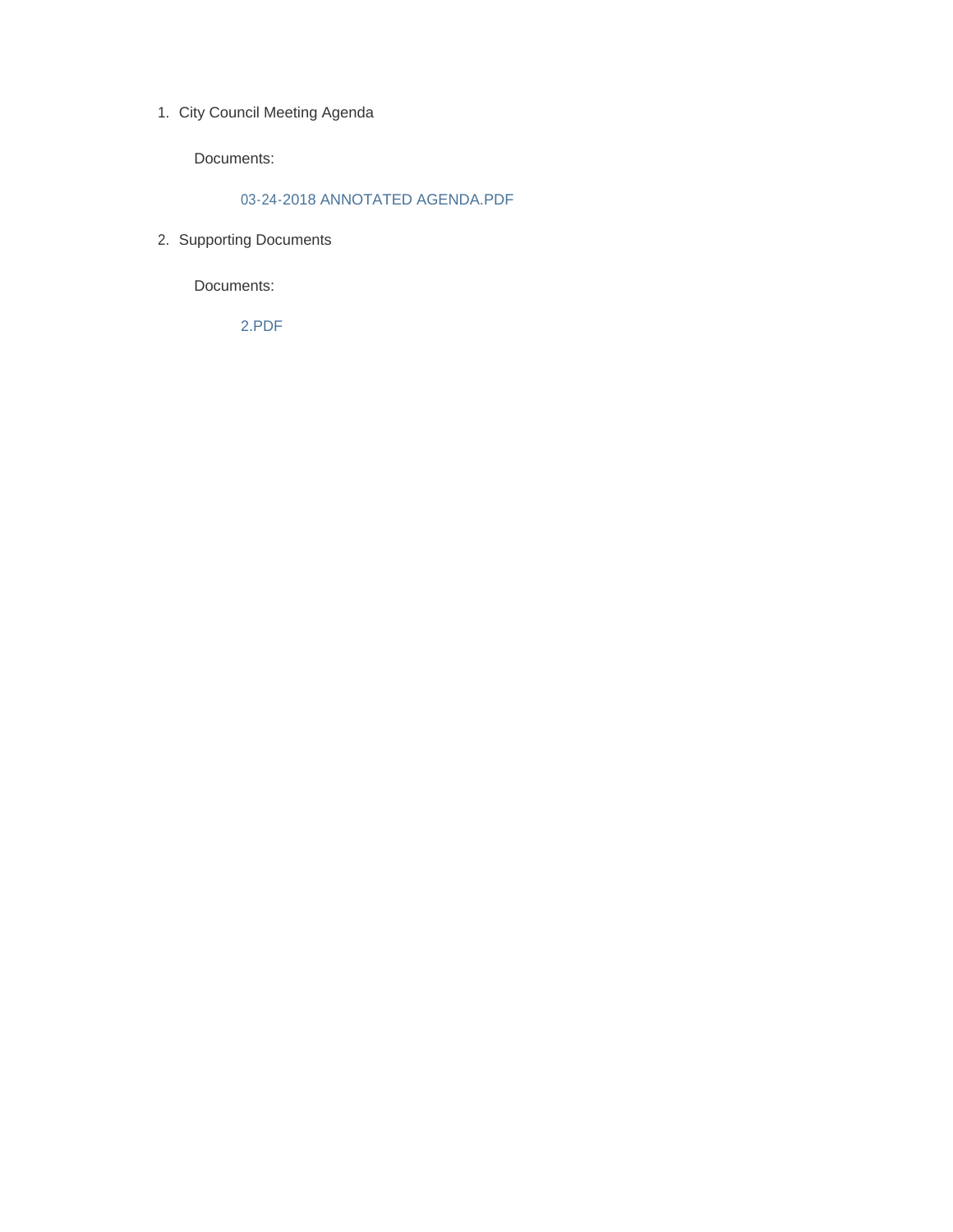# This meeting is being held at the Concord Senior Center 2727 Parkside Circle, Concord, CA

COUNCILMEMBERS Edi E. Birsan, Mayor Carlyn S. Obringer, Vice Mayor Laura M. Hoffmeister Ronald E. Leone Timothy A. McGallian



Civic Center 1950 Parkside Drive Concord, CA 94519 www.cityofconcord.org

# **Annotated Agenda Special Meeting of the Concord City Council**

Saturday, March 24, 2018

9:00 a.m. Concord Senior Center 2727 Parkside Circle

Information for the public on participation at Council meetings can be found on the back of the Speaker Identification Card. Should you have any questions after consulting the Speaker Identification Card, please contact the City Clerk prior to the Council meeting.

**AGENDIZED ITEMS –** The public is entitled to address the City Council on items appearing on the agenda before or during the City Council's consideration of that item. Each speaker will be limited to approximately three minutes.

## **1. OPENING**

## **Roll Call – all present**

#### **2. ANNUAL WORKSHOP ON CITY COUNCIL PRIORITIES**

The public is entitled to address the City Council on this item before or during the City Council's consideration of that item. Each speaker will be limited to approximately three minutes.

## **ACTION: Workshop held.**

## **3. ADJOURNMENT**

Next Meeting: Regular Meeting Date: 3/27/2018 - 6:30 PM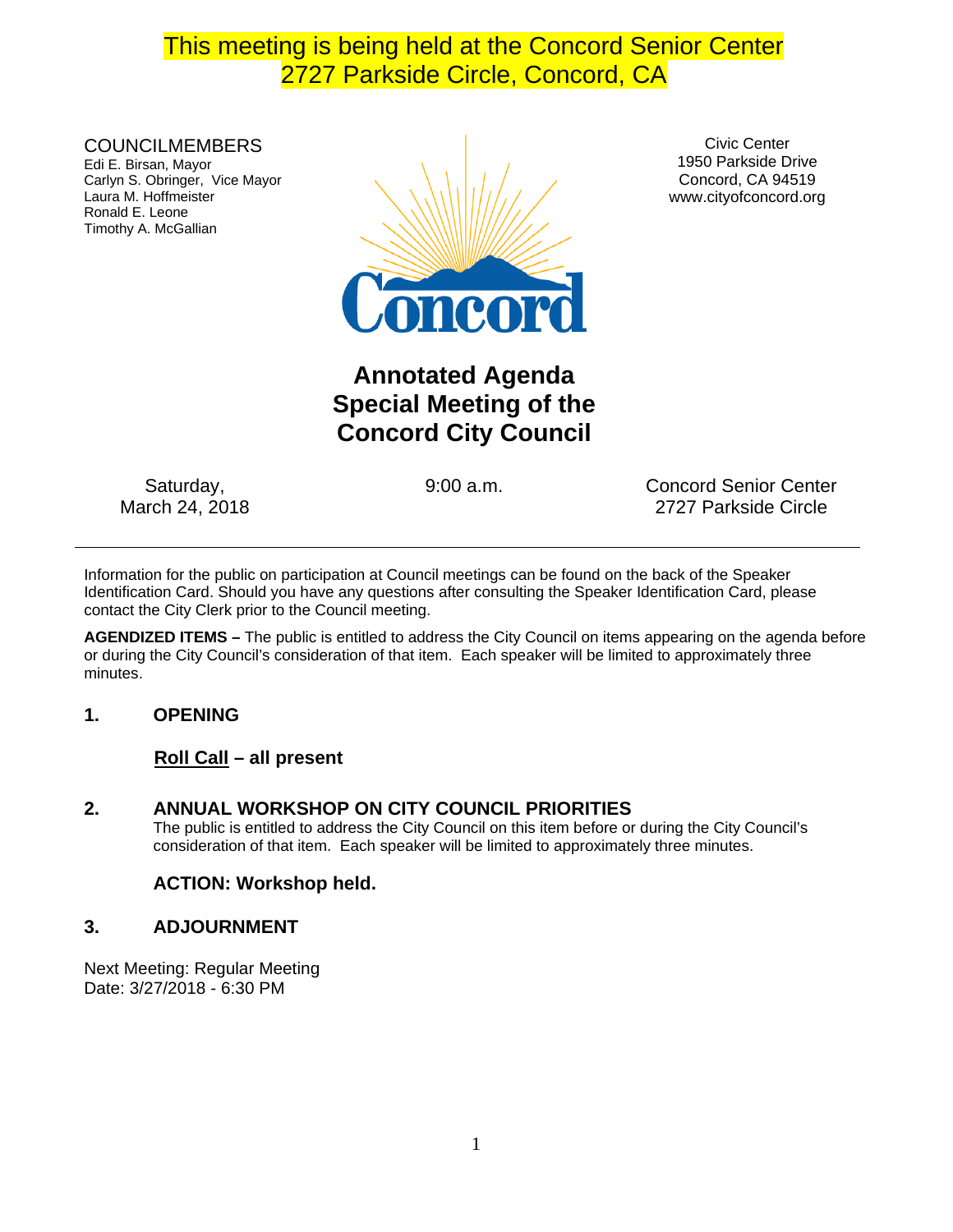**ADA NOTICE AND HEARING IMPAIRED PROVISIONS -** The Council Chamber is equipped with a T-Coil Hearing Loop. This system allows "T" coil reception of the audio proceedings. Please switch your hearing aid or cochlear device to the "T", "T" Coil or telephone position. If you would like better audio reception, a loop receiver that picks up the audio loop is available from the City Clerk.

In accordance with the Americans with Disabilities Act and California Law, it is the policy of the City of Concord to offer its public programs, services and meetings in a manner that is readily accessible to everyone, including those with disabilities. If you are disabled and require a copy of a public hearing notice, or an agenda and/or agenda packet in an appropriate alternative format; or if you require other accommodation, please contact the ADA Coordinator at (925) 671-3031, at least five days in advance of the hearing. Advance notification within this guideline will enable the City to make reasonable arrangements to ensure accessibility.

The following is a list of regular **Council Committee** meeting dates. Most meetings are held in the Garden Conference Room, 1950 Parkside Drive, Concord. **NOTE: Meetings are subject to change or cancellation. For latest information and committee agendas please call 671-3158.**

| <b>Committee</b>                             | <b>Chair/Member</b> | <b>Meeting Time</b>                    |
|----------------------------------------------|---------------------|----------------------------------------|
| Policy Development & Internal<br>Operations  | Birsan/Obringer     | $2^{nd}$ Wednesday at 5:30 p.m.        |
| Housing & Economic Development               | Obringer/McGallian  | $4th$ Monday at 5:30 p.m.              |
| Infrastructure & Franchise                   | Hoffmeister/Leone   | $2^{nd}$ Monday at 6:00 p.m.           |
| Recreation, Cultural Affairs & Comm.<br>Svc. | McGallian/Birsan    | 3 <sup>rd</sup> Wednesday at 5:30 p.m. |
| Youth & Education                            | Leone/Hoffmeister   | $3rd$ Monday at 6:00 p.m.              |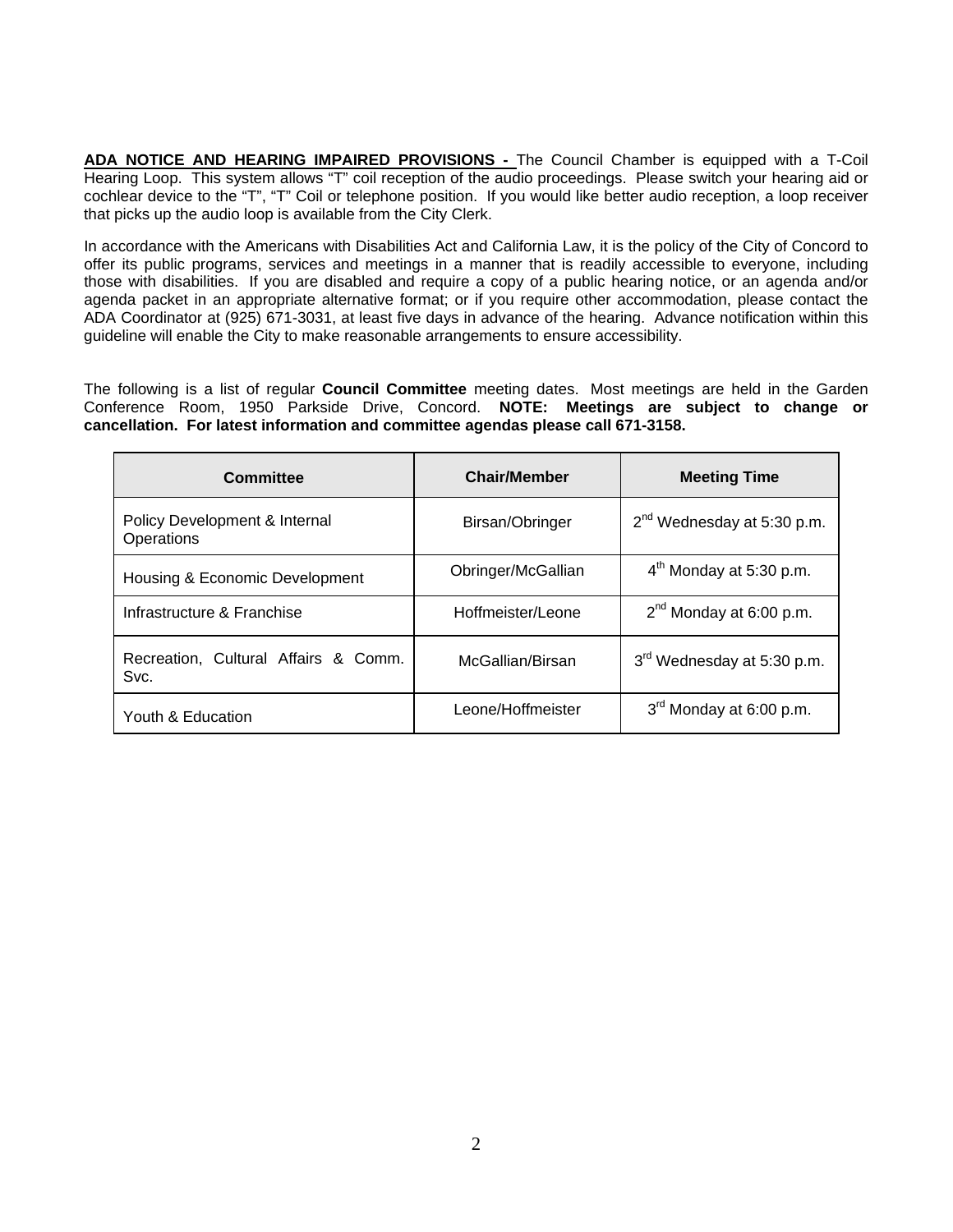# *CITY OF CONCORD MEMORANDUM Office of the City Manager*

| Date:           | <b>March 24, 2017</b>                   |  |
|-----------------|-----------------------------------------|--|
| TO:             | <b>Mayor and City Councilmembers</b>    |  |
| <b>FROM:</b>    | <b>Valerie Barone, City Manager</b>     |  |
| <b>SUBJECT:</b> | <b>Council March 24 Annual Workshop</b> |  |

#### **Workshop Basics**

Council's workshop is scheduled for Saturday, March 24 at 9 a.m. at the Concord Senior Center. A continental breakfast will be available at 8:30 a.m. The meeting will begin at 9 a.m. and end at 2 p.m. Lunch will be provided. Attire is casual.

The Mayor, Councilmembers, Executive Team, and facilitator Rod Gould of Management Partners will be attending.

The goals for the workshop are:

- Continuing team development of Council;
- Continuing development of the Council-Staff team;
- Council agreement on the organization's priorities; and
- Commitment to stay focused on the agreed upon priorities.

#### **Discussion**

The City is a high performing organization that embraces its mission: To join with the community to make Concord a community of the highest quality by providing responsive, costeffective, and innovative local government services.

Council will notice a difference in the organization of the workshop this year: it is structured to focus on specific Council goals and the prioritization of those goals. This new format is possible because of the Council's long track record of focusing the organization on Council's adopted Areas of Priority Focus, listed below (in no priority order):

- Long Term Fiscal Stability & Economic Development
- Concord Naval Weapons Station
- Public Safety

2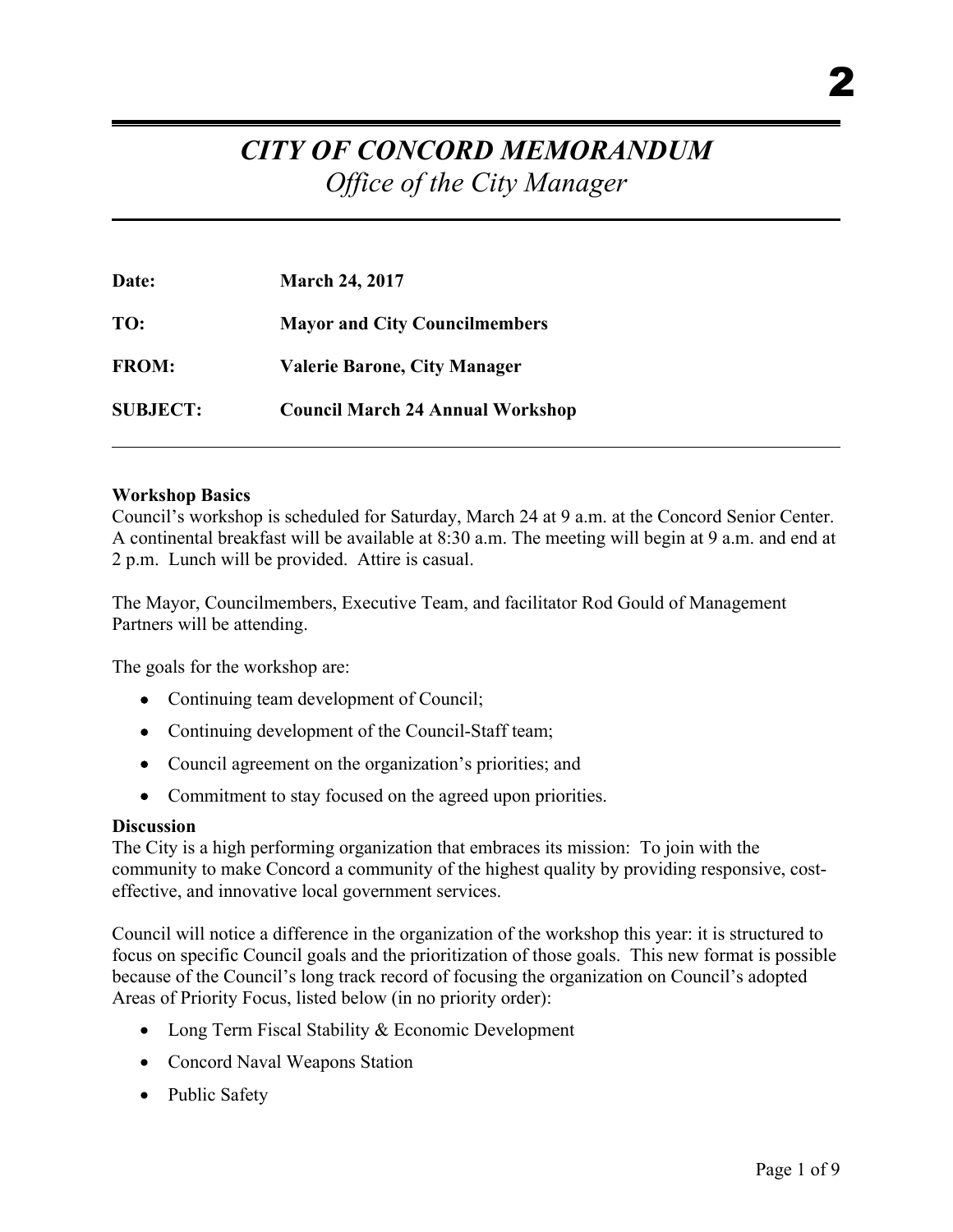Council Workshop March 24, 2018

- Infrastructure Maintenance
- Organizational Health & Employee Success
- Ouality of Life
- Customer Service

The relevance of these Areas of Focus for achieving our Mission statement remain. They will continue to guide the organization as budgets are developed and services are delivered.

Because we are also a City with limited resources, both in terms of staffing and dollars, it is important that the organization be focused on the Council's highest priority goals. As an organization, Concord can and does accomplish a great deal. It is, however, impossible to undertake everything that Council and the community desire. Currently, the biggest concern expressed by the Executive Team is that we have numerous goals, and it is unclear which are most important to Council.

Consequently, this annual goal setting workshop is critical for the organization because it will identify what the Council as a whole believes is most important to accomplish as we finish out this fiscal year and next. The workshop will also provide an opportunity to discuss how Council and the organization stay focused on the agreed upon priorities and what happens if a new priority develops during the year.

Last this workshop will build upon the teambuilding work Council did last year and support and strengthen the relationship between Council and the City's Executive Team.

#### **Attachments**

Attached 1 is a listing of last year's adopted priority areas of focus and a summary of the organization's achievements in each area.

Attachment 2 is a document highlighting the results of Mr. Gould's one-on-one interviews with each Councilmember. Please review this information prior to our meeting and come prepared to identify any priorities that may be missing and to discuss which of these topics are of the highest priority for the Concord organization to address over the next 15 months.

Attachment 3 is the agenda timeline for our workshop.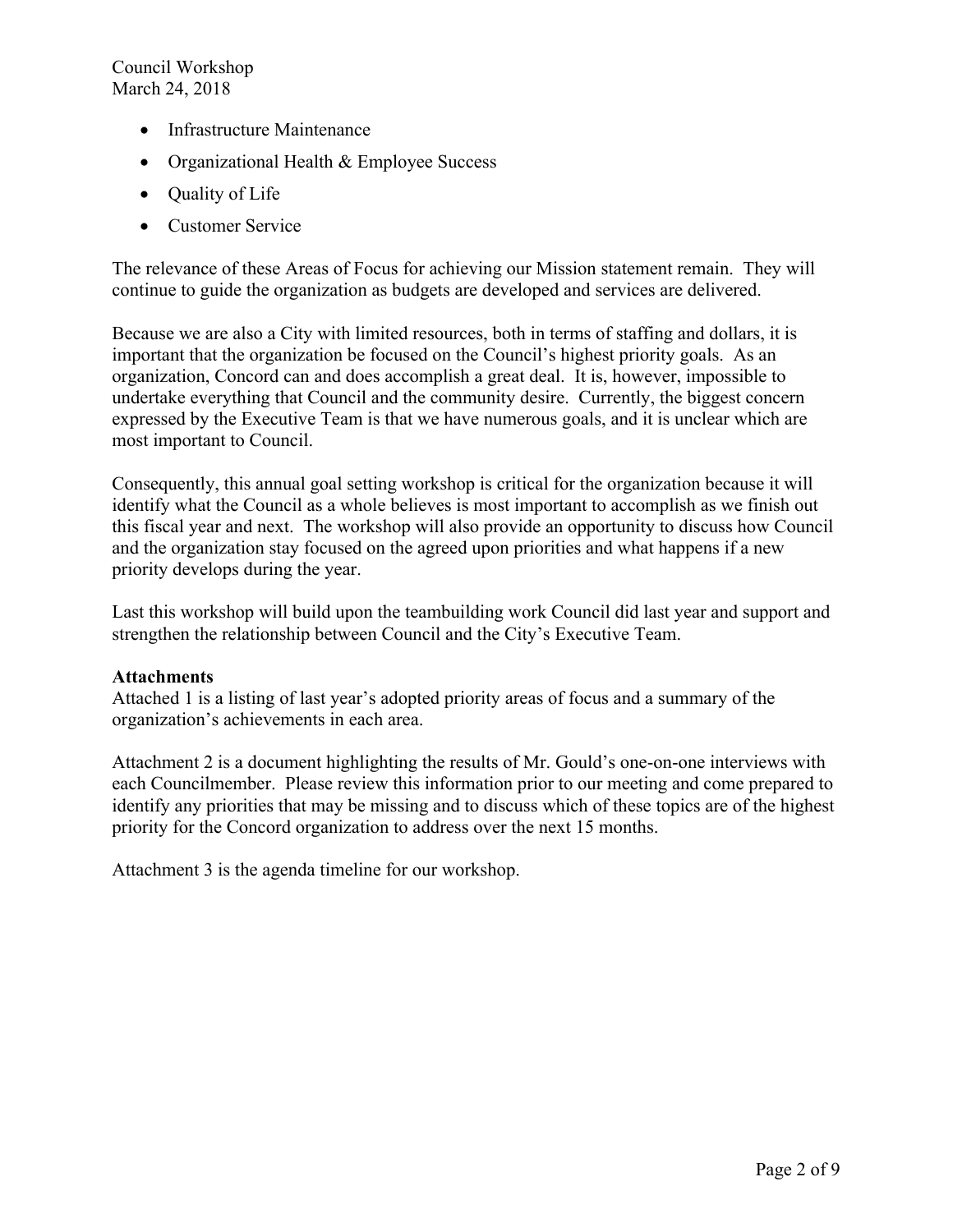## **An Update on Progress Made by the Organization on Council's**

**Priority Areas of Focus and Objectives**

**Long Term Financial Stability and Economic Development:**

- **Develop long-term funding strategies to address operational and capital budget challenges.**
- **Coordinate with Central San on the implementation of their infrastructure investment plan and its impacts to Concord.**
- **Evaluate opportunities to revitalize aging shopping centers, particularly along Clayton Road and Monument Boulevard.**

*Progress Made:* Working with Management Partners, the City affirmed the long-range financial model and improved it to model 20-years (to capture PERs costs and recessions) and be interactive. In the process, the City built into the model necessary expenses that had been lacking in past models, including infrastructure investment needs, increases in personnel unfunded liability costs, parks and median maintenance costs, and furniture and equipment needs. In this way the long-range financial forecast is more inclusive the City's total needs. The Council has begun developing a plan for addressing its long-term unfunded liabilities and will adopt the plan by June.

The City Council adopted a "Retail Revitalization Plan" that has three prongs: increased code enforcement, strengthening of the vacant building ordinance, and development of a vacant building registry. Staff is actively involved in implementing all three prongs. Council will be receiving an update on staff's efforts in late spring.

Staff continues to work closely with Central San to understand their infrastructure investment plan and its impacts to Concord. Staff anticipates having more detailed conversations with the Council on this topic when it begins consideration of new sewer rate increases in 2019.

#### **Concord Naval Weapons Station:**

- **Complete negotiations with the Navy for the economic development conveyance of property to the City for the CNWS project and complete the first transfer of land.**
- **Complete Infrastructure and Specific Plans for the Base.**

*Progress Made:* Progress continued to be made on major elements of the Base Reuse Project including, but not limited to:

- Negotiations with the Navy on Base Transfer
- Development of the Specific Plan, Infrastructure Plan, and EIR for the Reuse Project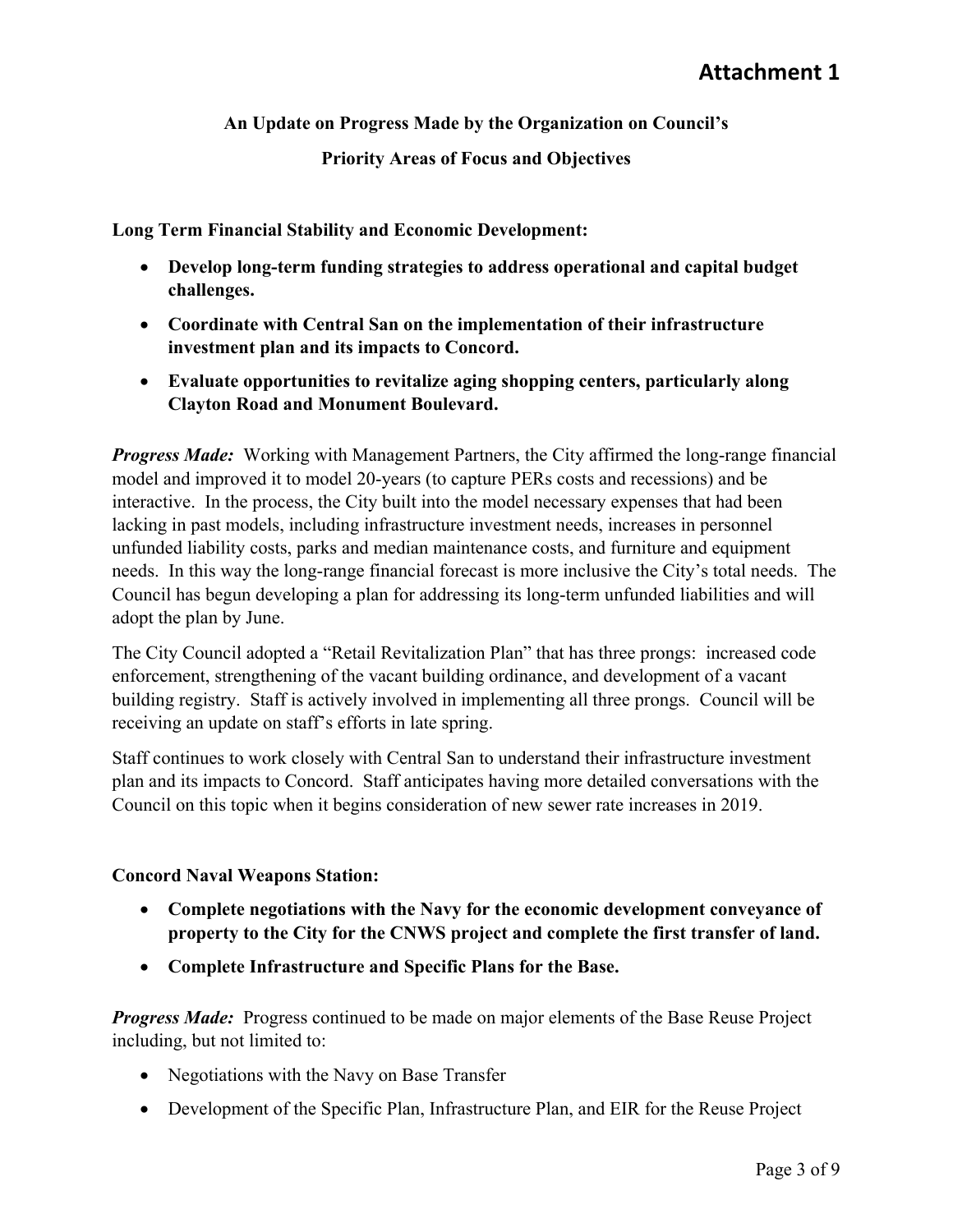- Negotiations with Lennar/Five Points on a DDA
- Hiring of a consulting firm and establishment of a Blue Ribbon Committee to help create a vision and a funding/implementation plan for creation of a four year university/research center on the Base.

#### **Infrastructure and Maintenance:**

- **Identify grant opportunities to support infrastructure investment, with specific attention paid to obtaining a grant to support the Corridors Plan Project.**
- **Complete the majority of Measure Q Lease Revenue Financing Street Repair and Maintenance Projects.**
- **Implement the approved \$30 million two-year CIP and develop the next two year CIP.**
- **Develop a five-year schedule and identify the needed \$3.8 million in local match for the implementation of the six OBAG grant projects (staff anticipates receiving these grants; final decisions have not been made).**
- **Explore opportunities related to an improved broadband network throughout the community to support traffic management efforts, connectivity to city facilities, and as a possible community resource.**
- **Prioritize street maintenance and pot hole/pavement repair activities.**

*Progress Made:* Implementation of the City's approved \$30 million, two-year CIP, including adjustments allowing the expenditure of approved SB 1 funding.

All Measure Q Lease Revenue projects are on schedule and being completed according to the adopted plan.

Developed a five year roadway investment program that includes matching funds for the various OBAG grant projects. The five year plan has been reviewed by Committee and will go to Council this spring.

Continued focus on pot-hole and pavement repair activities and increasing investment in these programs.

Obtained numerous grants in support of infrastructure investment including an ATP grant for the design of the Downtown Corridors Bicycle and Pedestrian Improvement Project. Once designed will seek construction grants.

Completed Committee review of the Broadband Master Plan, which will be reviewed by Council in the spring of 2018.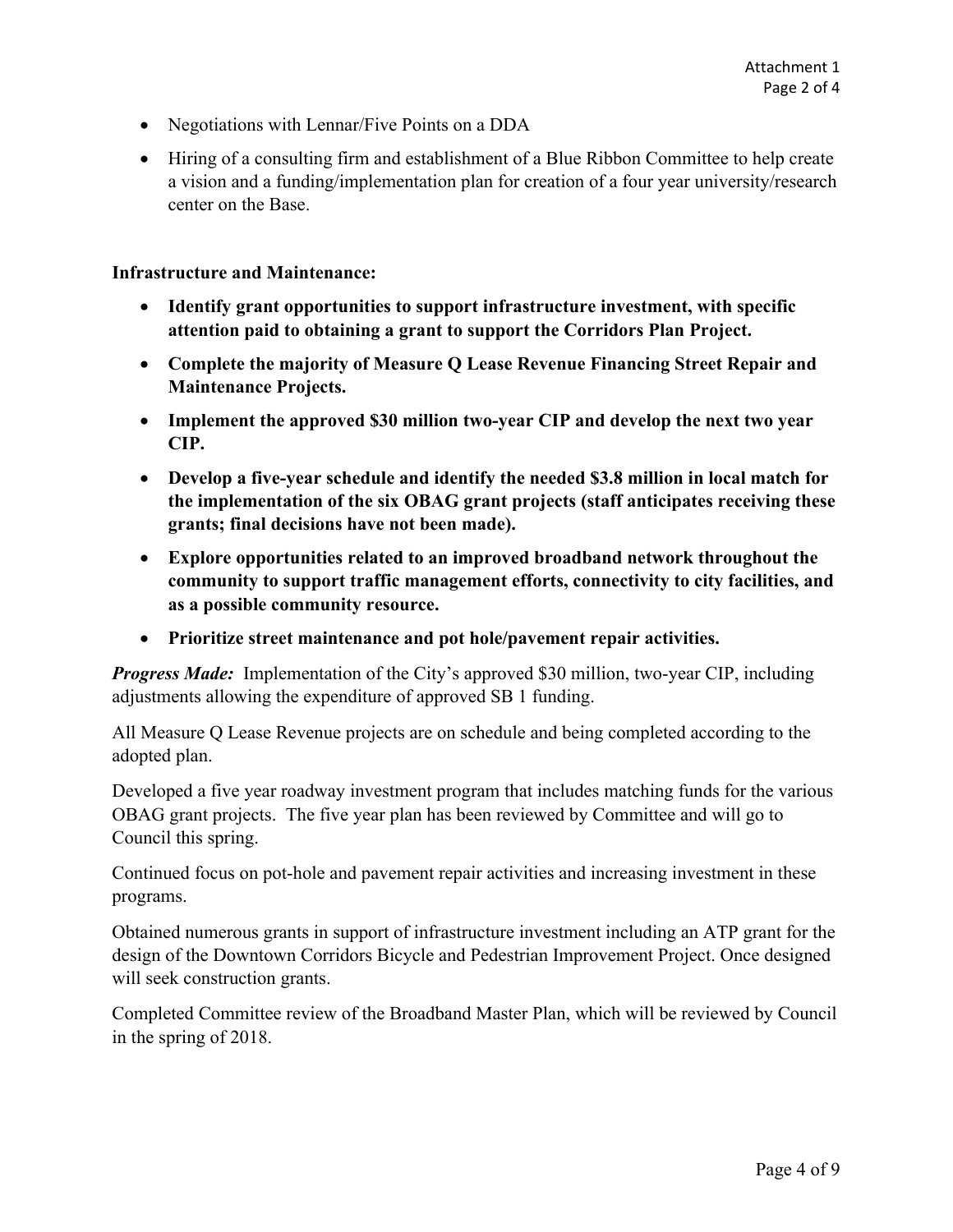**Public Safety:**

- **Implement an enhanced multi-family inspection program.**
- **Continue to work towards minimizing the impacts of homelessness within the community by operating an effective Police Community Impact Team and establishing a CORE team in partnership with Walnut Creek.**
- **Evaluate park programming and management strategies to encourage appropriate park usage and twenty-four hour safety.**

*Progress Made:* Adopted and implemented an enhanced multi-family rental inspection program. Partnered with the City of Walnut Creek and hired a County CORE team to help with outreach to Concord's homeless.

Completed community defined park improvements at Ellis Lake Park, Meadow Homes Park, and the Civic Center. Implemented a consistent practice of locking park gates at night. Staff is working with First 5 to invest a \$10,000 grant in a new rubberized surface at the old Ellis Lake Park playground to support their fitness programming efforts within the park; this project should be complete by the end of 2018.

Council approved a plan for transitioning all police officers to body and car-dash cameras. The Police Department is in the early stages of implementing the plan. The program is anticipated to be completely implemented by late fall.

The Police Dispatch center achieved full staffing for the first time in over 15 years.

#### **Quality of Life:**

- **Establish and implement City policy related to marijuana businesses (growing, selling, testing, etc.)**
- **Implement a rental housing mediation program.**
- **Enhance awareness of and participation in Concord's parks and recreation activities for active adults and seniors as well as youth and families through creative marketing and programming.**
- **Explore methods to provide proactive code enforcement services, particularly in residential areas, and enhance public information outreach on code enforcement.**
- **Encourage new affordable housing to serve populations in need, such as veterans, seniors, families, and teachers.**

*Progress Made:* Began community and decision maker conversations about the appropriate policy for Marijuana uses in the City of Concord and are on schedule to consider all uses by August 2018. Manufacturing, and testing lab uses to go before the Council in April 2018.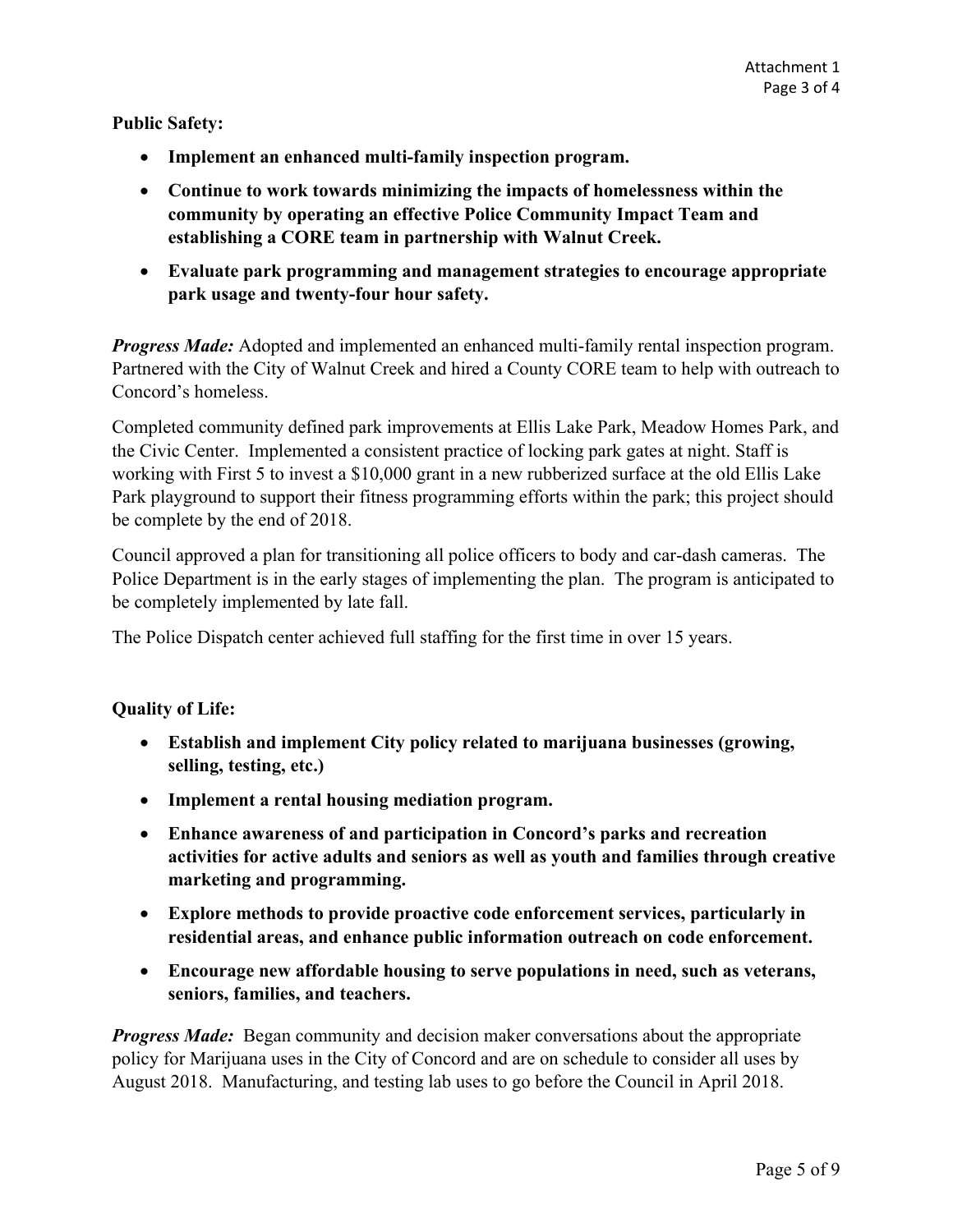Added a fifth code enforcement officer to the City's workforce by transitioning a vacant position.

Implemented a rental housing mediation program, which is moderating significant rent increases.

Improved technological support of all recreation programs, including the golf course and began using social media in a strong fashion to support parks programing.

Issued a Notice of Funding Availability for \$14 million dollars to support investment in affordable housing within Concord. The Council is expected to make a funding decision this fiscal year.

#### **Customer Service:**

- **Enhance 24/7 self-service by implementing a new website platform, which will allow for more efficient content management, resident self-service access to permits, use of interactive maps, and electronic dissemination of information on numerous topics through eBlast lists.**
- **Implement a new recreational class's registration software program to support residents' access to and the management of the City's recreational classes.**
- **Expand the City's communication strategies to more fully incorporate social media, and to educate the community on falling crime rates and efforts being taken within the City to address community quality of life issues.**

*Progress Made:* Rolled out an inter-active web-page that allows people to look up information on CIPs and will develop comparable page for land development projects.

Transitioned the Base Reuse webpage to a model that allows for more efficient content management and electronic dissemination of information through eBlast lists. The remaining City webpages are currently in transition.

Implemented Concord Town Hall as another means of seeking community input on projects and policies. Used it first through the District Elections process to display and receive comments on various potential district maps.

Made significant inroads in the use of social media as a means of communicating with the public.

The new recreation class and facility reservation software will be implemented by spring 2018.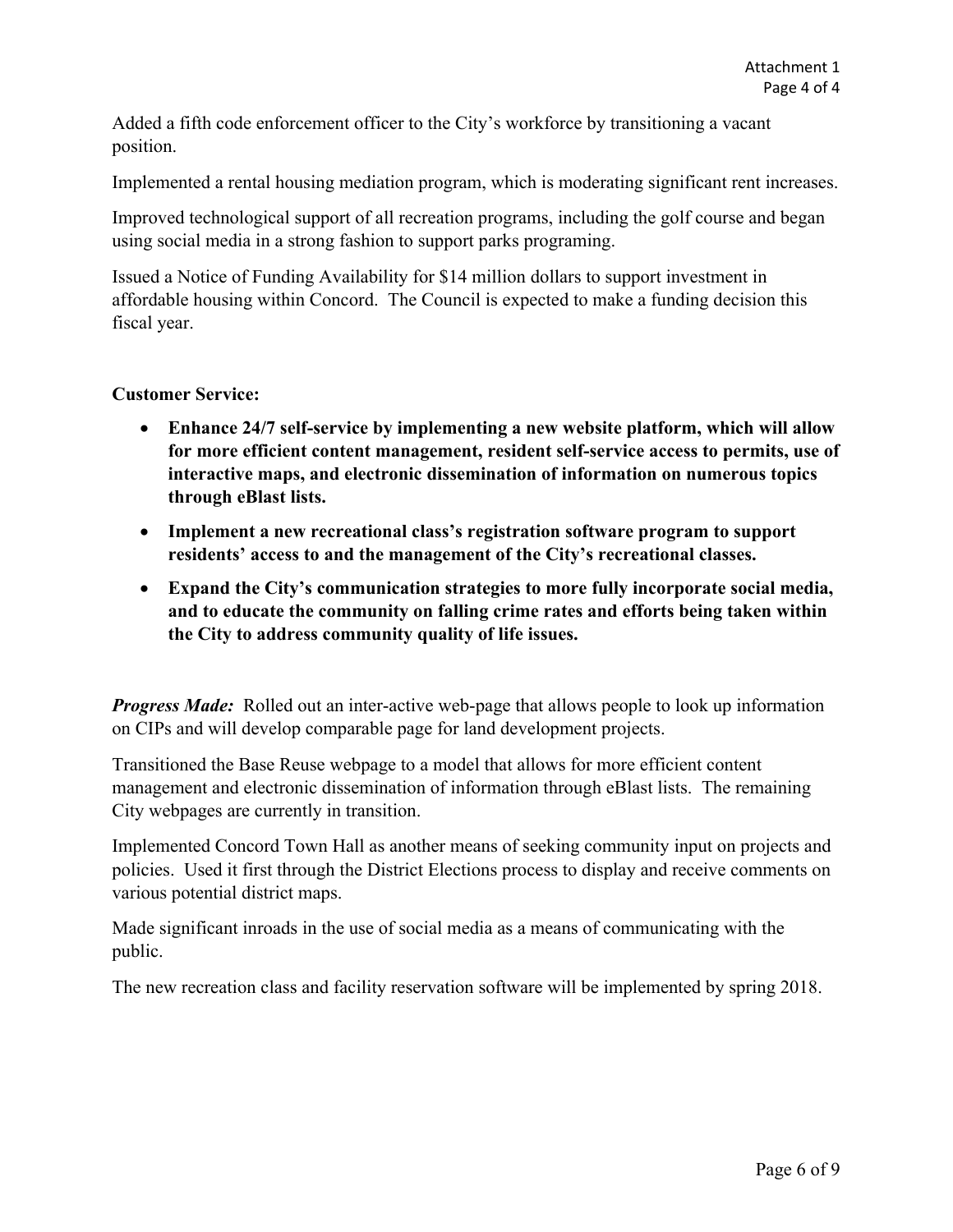

# **City of Concord**

# **Summary of Accomplishments and Priorities from Council Interviews For Discussion – March 24 City Council Workshop**

This document contains a summary of City Council interviews conducted in preparation of the March 24, 2018 City Council workshop.

## *Key Accomplishments*

This list contains key accomplishments over the past couple of years as noted by Councilmembers.

- Downtown improvements and revitalization
- On the cusp of redevelopment of Concord Naval Weapons Station
- Road repairs increasing
- Veranda Center built and open
- Enhanced code enforcement
- Retail revitalization strategy adopted
- Development of long term financial projections and strategies
- Voter reauthorization of Measure Q
- Attraction of good businesses to Concord
- Maintained strong police force
- High quality staff and morale and experienced City Council
- Helping the schools
- Adoption of a balanced budget
- Advanced the Todos Santos spirit in Downtown
- Decreased day laborers
- Greater access to City government
- Move to district elections
- Approval of market rate housing in downtown
- Revitalized Concord Pavilion

## *Top Priorities for FY 18-19*

This list contains the priorities for the coming year as noted by Councilmembers*.*

- Evaluate strategy for economic development, including Naval Weapons Station
- Examine how technology can help Concord better deliver services and serve as a staff multiplier
- Proactively develop Council norms post district elections
- Determine how to apply more resources to roads
- Develop and execute budget stabilization strategy with focus on revenues for sustainability
- Coordinate homeless services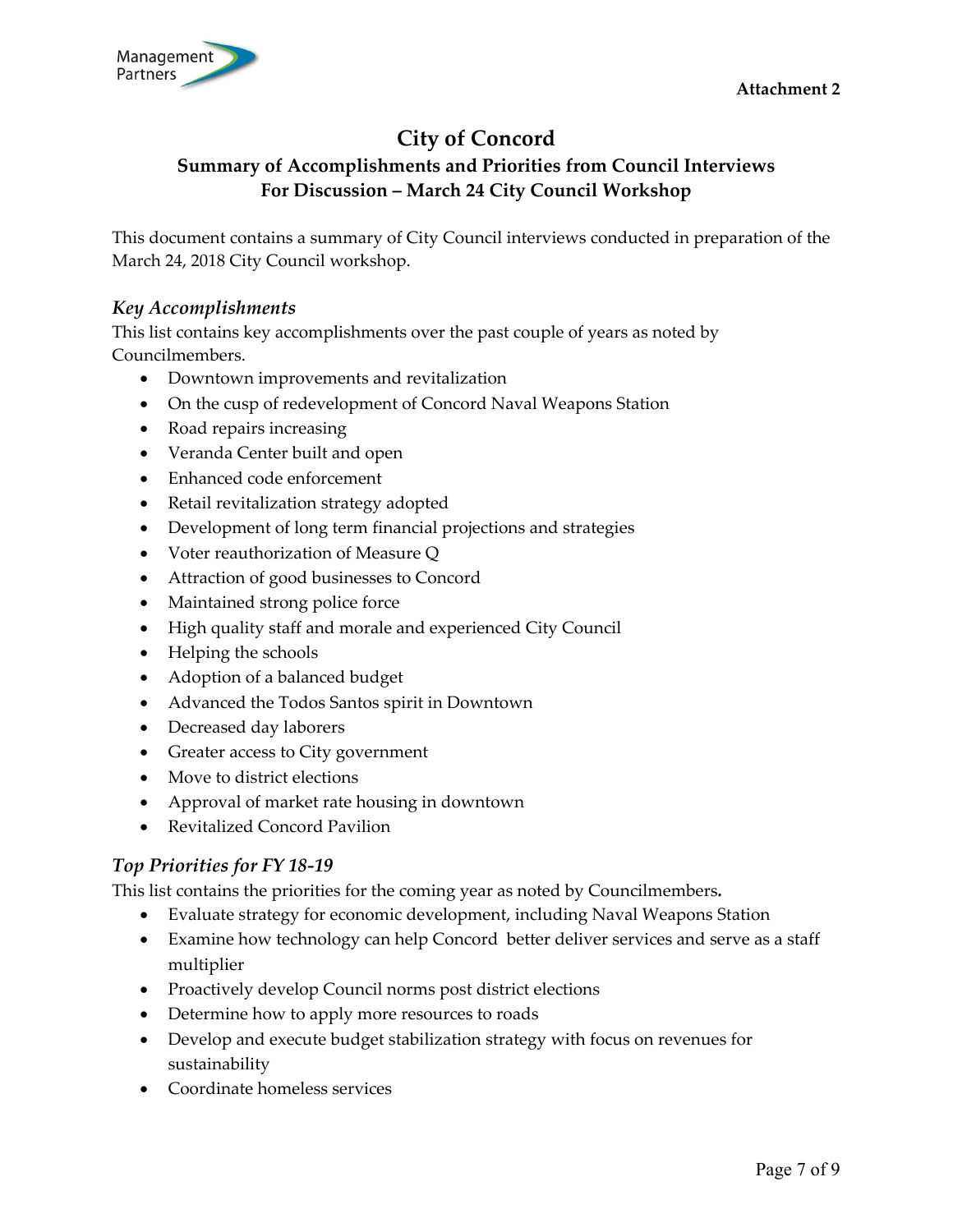- Develop inspection program for single family home rentals
- Develop strategy to maintain public safety in the face of growing population and social issues
- Take infrastructure maintenance and cleaning up a notch
- Accelerate broadband network buildout with funding infusion
- Ellis Lake Park renovation
- Enhance safety along stretch of Willow Pass Road Route 4